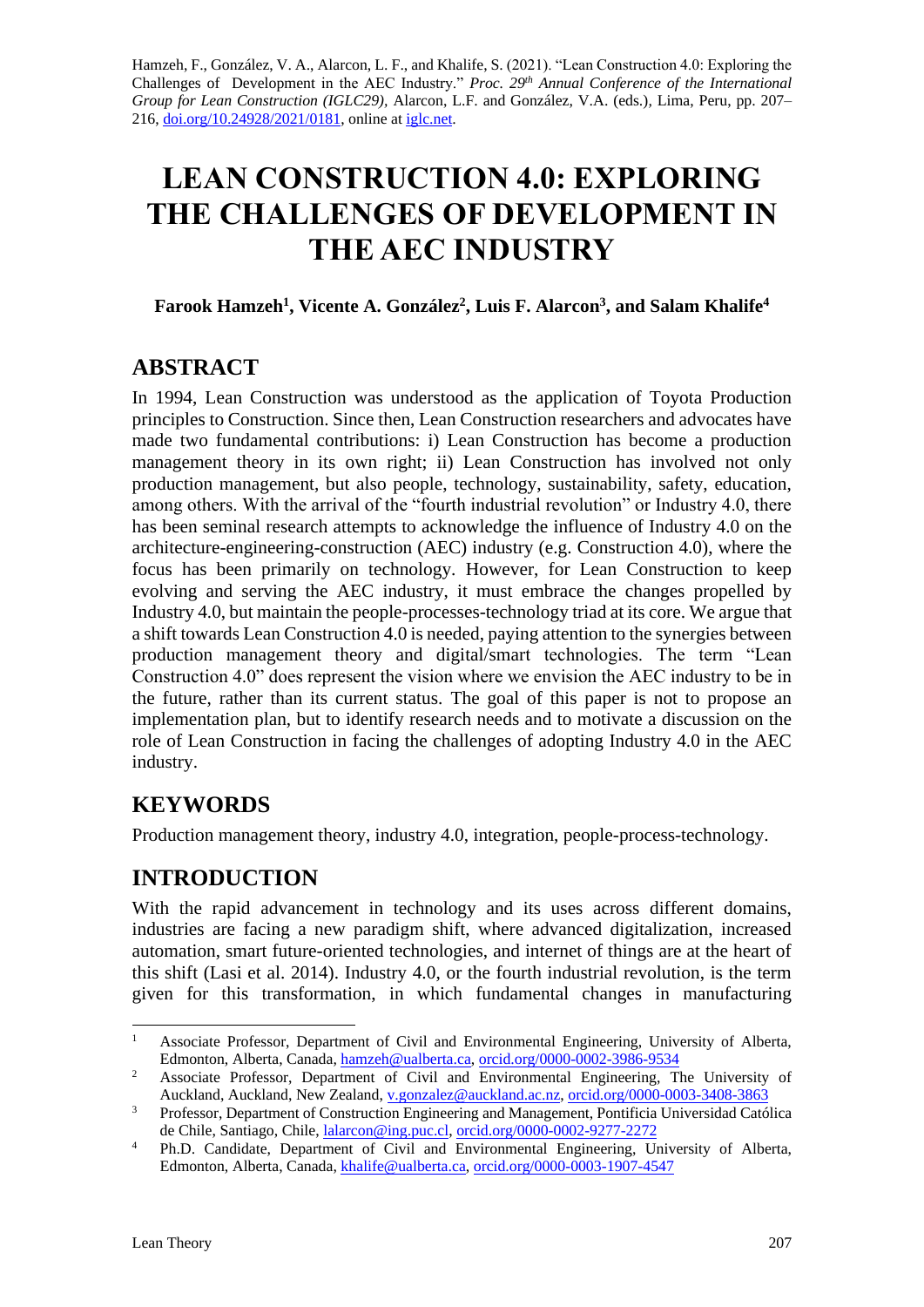productivity, management, economics, and the workforce are expected (Rüßmann et al. 2015). The integration between Lean practices and I4.0 technologies has been already researched in manufacturing (Sanders et al. 2016;) showing the existing synergies, however, the architecture-engineering-construction (AEC) sector is yet to benefit from the existing and emerging technologies that constitute the fourth industrial revolution to deliver projects that are more effective and efficient (Sawhney et al. 2020). Although Lean Construction could be in the driver seat of this transformation, challenges and needed changes are still not clearly laid out.

The consecutive industrial revolutions are a result of leaps in technology starting with mechanization (1<sup>st</sup> industrial revolution), mass production ( $2<sup>nd</sup>$  industrial revolution), and automation ( $3<sup>rd</sup>$  industrial revolution) (Lasi et al. 2014). Industry 4.0 refers to multiple concepts including: autonomously controlled and digitalized Smart Factory, Cyberphysical Systems (CPS), decentralized self-organization, individualized product and service developments, among others (Lasi et al. 2014). With the transformation from a machine dominant manufacturing to a digital, smart and integrated manufacturing (Oztemel and Gursev 2020), Industry 4.0 is providing companies with higher levels of operational performance, agility, and profitability (Rosin et al. 2020). Rüßmann et al. (2015) indicates the nine technological concepts that represent the pillars for industry 4.0 in manufacturing industries: Big data and analytics, autonomous robots, simulation, systems integration, Internet of Things (IoT), cybersecurity, the cloud, augmented reality, and additive manufacturing.

The AEC industry started following suit by adopting some of these technologies. Research has proven the power of data analytics, such as machine learning and predictive models, in the decision-making process on AEC projects (Mansouri et al. 2020). Virtual reality, augmented reality, and robotics have also been part of the technology trends that emerged into the AEC sector (ex: Ahmed 2018). Moreover, simulation has long been utilized in the AEC industry for purposes such as risk analysis, scheduling, maintenance operations, claims, and process improvements; in fact, simulation is perceived as playing a crucial role in 'futuristic vision of automated project planning and control' (Abdelmegid et al. 2020). As for the Cyber-physical Systems (CPS), some attempts have been made to coordinate virtual models, such as Building Information Modeling (BIM), with the physical construction to improve the control over production processes. Digital twin, a pre-requisite of CPS (Lu et al. 2020), is also an emerging concept that is increasingly embraced in the AEC industry to add social, economic, environmental and business value and optimize projects; however, examples on its implementation are still limited and its broader adoption is still lacking (Building Smart International 2020). Sacks et al. (2020) proposed a digital twin construction concept to production planning and control in conjunction with lean principles, BIM, and artificial intelligence. The digital twin construction is used to proactively analyze and improve design and production through having a data-centric mode of construction management (Sacks et al. 2020). However, the researchers proposing this construct indicated some hurdles for its implementation including: technical barriers (advanced data processing software, AI tools, etc.), organizational fragmentation, and project-specific organizations that are not willing or not ready to make more fundamental changes to processes and systems in AEC projects.

With all the attempts within the AEC industry to leverage the available technologies, it is still deemed behind other sectors. The term Construction 4.0 has been proposed as part of a framework for planning, designing and delivering constructed facilities more efficiently through physical-digital transformations (Sawhney et al. 2020). Innovation is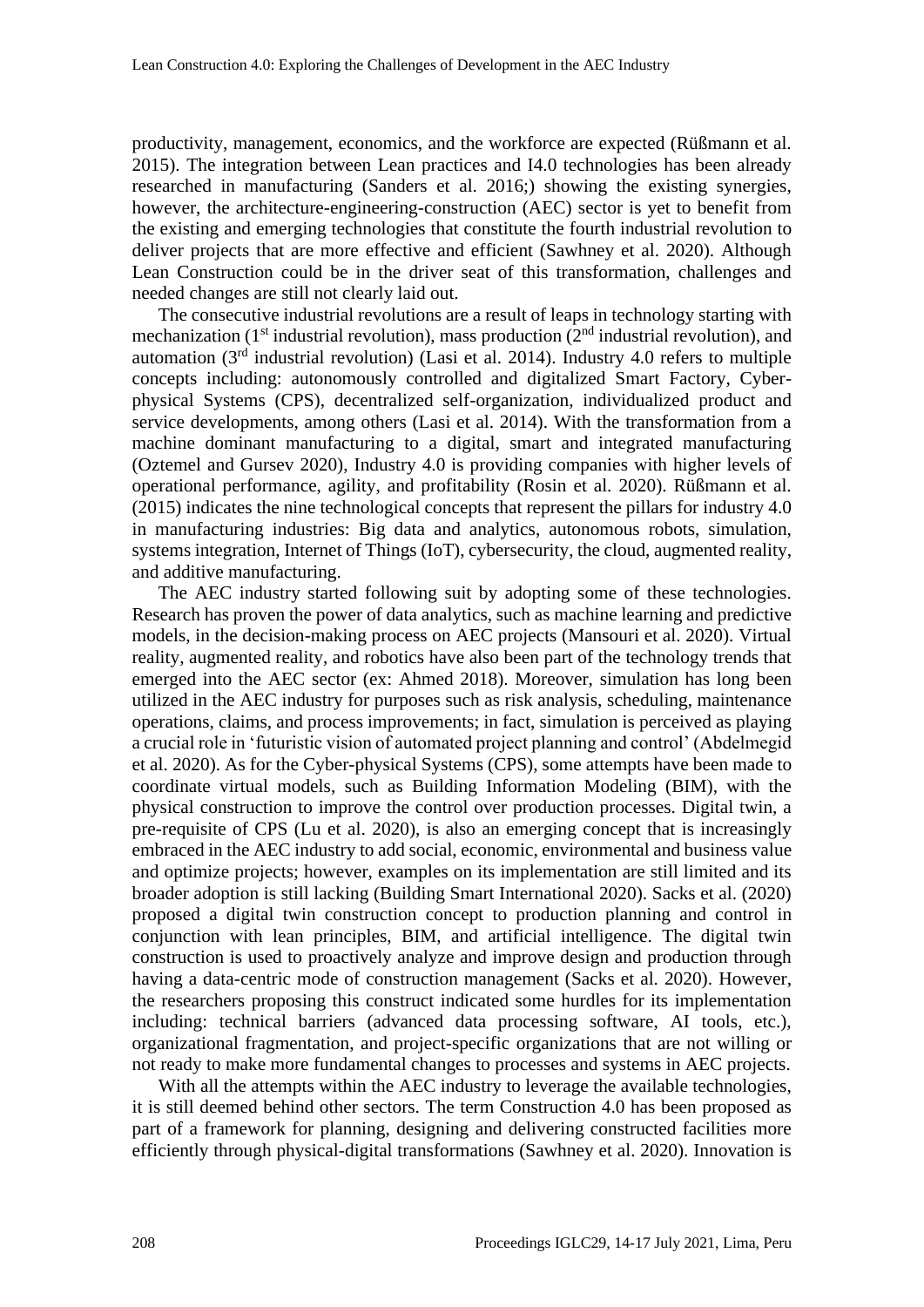part of the cyber-physical and digital platforms needed to advance the sector on different levels. Yet, critics still consider the AEC industry is falling short in applying the core principles of Industry 4.0, as a coherent, comprehensive, autonomous, decentralized and fully coordinated system is still missing (Sacks et al. 2020).

On another note, the literature had offered material for connecting lean principles and Industry 4.0 technologies. Mayr et al. (2018) investigated how Industry 4.0 tools and lean management principles relate to each other in the existing literature; their main findings include three viewpoints: (1) lean management is an enabler for Industry 4.0; (2) Industry 4.0 advances lean management; and (3) positive correlation exists between the two. Basically, Industry 4.0 can support the execution of lean goals using for instance realtime value stream mapping (VSM), smart Jidoka system based on CPS, and 3D printing to facilitate one-piece flow and just-in-time delivery (Buer et al. 2018). On the other hand, lean manufacturing is considered a good foundation for Industry 4.0 where lean principles support identifying unnecessary activities and streamlining the process, which in return makes it easier for digitalization and automation (Buer et al. 2018). Accordingly, lean manufacturing and Industry 4.0 are said to have similar goals, complement each other, and their integration is feasible (Mayr et al. 2018). Nonetheless, very little attention has been paid to the connection of lean principles and Industry 4.0 within the AEC context.

When studying the impacts of Industry 4.0 technologies on lean principles, Rosin et al. (2020) indicated that while Industry 4.0 reinforces some lean tools, a major deficiency is the need for supporting people and the team spirit. Lean invests in people as the foundation of the company and it focuses on building teams and develop a "respect for humanity system" (Liker, 2004, chp. 16). Social transformation is foreseeable with the implementation of Industry 4.0 technologies and advancements (such as robots, selfdecision-making systems, learning machines, smart cities) (Oztemel and Gursev 2020). In fact, social challenges have been discussed in the literature in connection to Industry 4.0, where risk of cyber-crime, job losses, and other related aspects can arise (Morrar et al. 2017). Therefore, more attention shall be given to the social responsibility and the focus shall go beyond the technological advancement to incorporate humancomputer/human-machine interactions, social dynamics, and peoples' needs and experiences.

In general, the AEC industry is witnessing a fundamental growth in regards to technology adoption that is perceived as relatively fast with respect to historical advancements (Mansouri et al. 2020). Accordingly, in the process of embracing Industry 4.0 developments and shifting towards Construction 4.0, a bold move is needed for the Lean Construction community to lay out this integration while discussing the challenges and the opportunities included. Scholars have discussed some of the topics for future research in relation to the synergies between Lean principles and Industry 4.0, where mainly empirical validation is needed to explore further the benefits of this integration (Pagliosa et al. 2019). Despite the benefits of Industry 4.0 technologies, several researchers have expressed their concerns corresponding ethical and moral predicaments that often come with implementing these technologies (Wang and Siau 2019).

For sustaining Lean as a leading strategy of production management in the AEC industry, this paper provides an overview on Lean Construction 4.0 and raises questions and concerns related to the adoption of Industry 4.0. The ultimate goal is to envision the upcoming changes and embrace them all while preserving the people-processestechnology triad at the core of Lean Construction 4.0. Thus, the role of Lean Construction 4.0 is to build a solid basis of responsibility and accountability to do so. The goal of this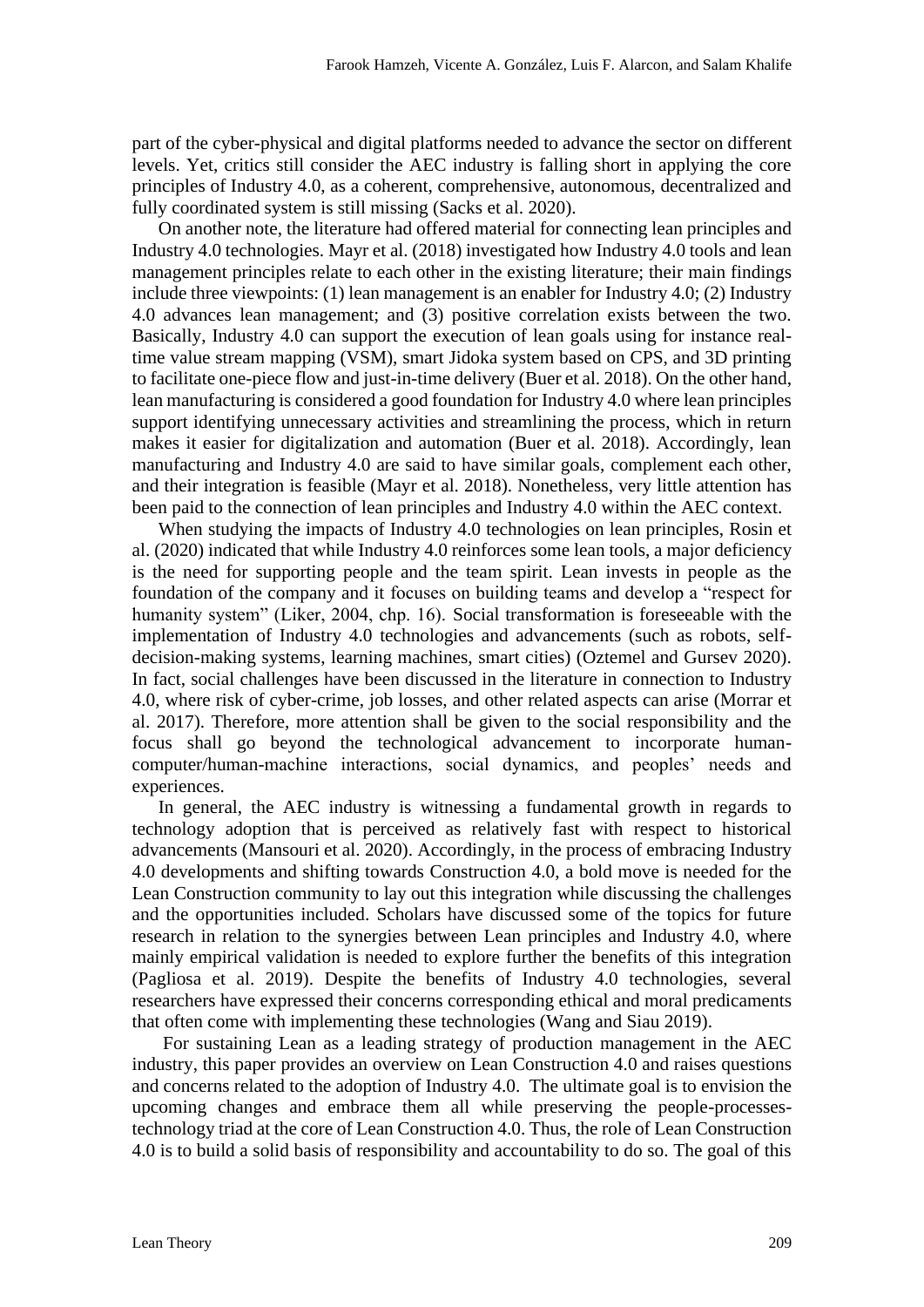paper is to raise awareness about the need for Lean Construction 4.0, and initiate a discussion with Lean thinkers and practitioners with hopes of getting feedback on their concerns or future outlook. This paper focuses on theoretical and practical matters of Lean Construction 4.0 uptake within the AEC industry, but acknowledges that Lean Construction 4.0 is a vision for the future of the AEC industry and inspiration to reach the equivalent of "Industry 4.0" ideal rather than a description of its current status.

#### **WHY LEAN CONSTRUCTION 4.0?**

Porter and Heppelmann (2014) claim that smart and digital technologies (SDT) are evolving entire industries, changing industry structure, and altering the nature of competition; they argue that information technology (IT) has transformed twice competition and strategy during the last 50 years; and now, a third IT wave is about to fully take place. In the first IT wave (70's), automation changed how different operations, from order request and billing to CAD and manufacturing resource planning, were carried out, increasing productivity dramatically. In the second IT wave (80's), "Internet" took over which enabled integration levels never seen before across the supply chain (locally and globally). Nowadays, the third IT wave involves smart connected products, where IT is an integral ubiquitous part of this change. This is bringing a promise of unleashing even larger productivity improvements and economic growth. In fact, Porter and Heppelmann (2014)' strategic position about the impact of SDT is coincidental with the underlying benefits from Industry 4.0 in manufacturing (Xu et al. 2018), where SDT triggers more efficiencies, competition, and innovation, enabling a digital transformation of organisations. According to Porter and Heppelmann (2017), there is a gap between the physical world and the digital data generated by SDT due to the inability of current business processes and systems to convey real world information to humans (e.g. representing machinery details in 2D drawings, while in reality they are full 3D entities); thus, it is decreasing decision-making quality. In their view, the human's role is underestimated and they argue that people have unique motor and cognitive skills that technology does not have. Accordingly, powerful human interfaces are required to connect the physical, digital and human worlds effectively. In other words, they acknowledge that the people-processes-technology triad should be at the core of businesses and their strategies.

In contrast, the AEC industry's unwillingness to widely adopt SDT has pushed away the opportunity to achieve the "Industry 3.0 transformation", which is a necessary precondition to adopt an "Industry 4.0" state as in manufacturing (Farmer 2016). In fact, there are endemic problems in the AEC industry such as supply chain fragmentation, poor integration of information and production traceability, low levels of innovation, obsolete and myopic production management frameworks (Koskela 2000; Sawhney et al. 2020; Zhou et al. 2016), which are ultimately hindering its competitiveness, efficiency, sustainability and profitability. Even more, these problems have been arguably contributing factors delaying the transition of the AEC industry to the "Industry 3.0" state.

While the "Construction 4.0" concept has opened avenues and opportunities for the integration of STD into AEC project production and business processes (Sawhney et al. 2020), Sacks et al. (2020) stated that this concept has not yet offered a robust, coherent, and actionable framework for implementation that explicitly acknowledges systems' interrelations and autonomy to make both decentralised and fully coordinated decisions in automated supply chains and production. We also argue that Construction 4.0 lacks a deep understanding of the connections between SDT and production management theory.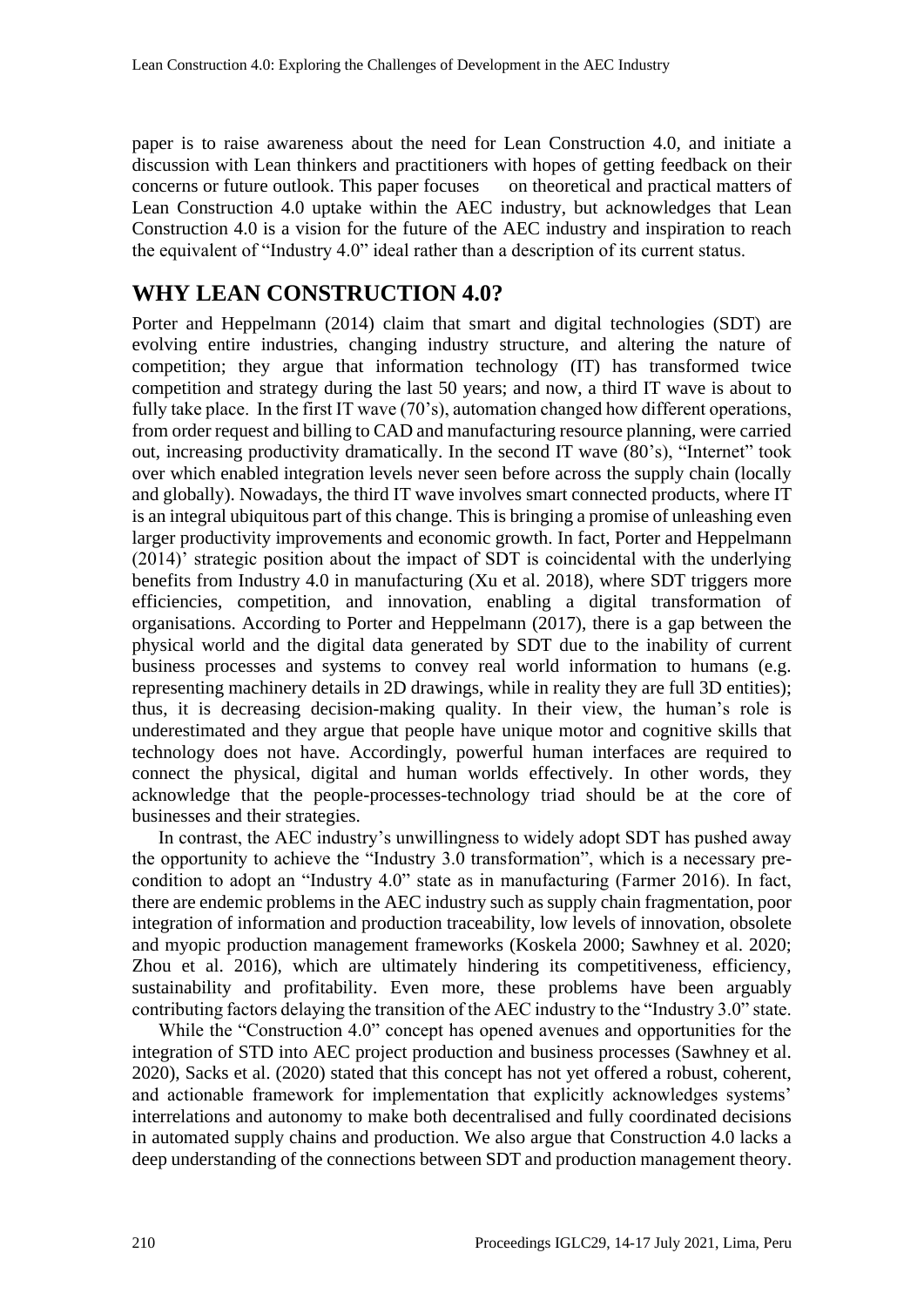In that respect, Lean Construction provides production theory principles and a methodological framework for practices to be improved and validated, respectively (Koskela 2000). In fact, Lean Construction has a three-layered framework that explicitly considers "principles and culture", "practices'', and "tools and methods" (Pekuri et al. 2012), which provides the "substratum" to deal effectively with the people-processestechnology triad that an "Industry 4.0" transformation would require in the AEC industry (or to even reach a necessary "Industry 3.0" state). In manufacturing, research revolving around the synergies between Lean Thinking and Industry 4.0 is nascent (Xu et al. 2018), with no clear answers about whether Lean enabling Industry 4.0 implementation is optimum, or the reverse is more effective (Mayr et al. 2018; Xu et al. 2018). However, there is consensus that linking Lean Thinking and Industry 4.0 is feasible and brings positive impacts to those organisations adopting this combined strategy (Mayr et al. 2018; Satoglu et al. 2018; Xu et al. 2018). In that respect, we argue that Lean Construction provides the guiding principles to optimize operations in constructions via SDT. As it turns out, we believe Lean Construction has the potential to enable Industry 4.0 in the AEC industry and maximize the intertwining synergies. In manufacturing, for instance, the term Lean Automation is a blend of Lean Production principles and Industry 4.0 technologies. But automation is not a foreign idea to Lean, as the principles of autonomation acknowledges that repeating and adding value activities are prone to automation (Satoglu et al. 2018), so there is natural extension of the Lean Production principles to Industry 4.0 as such. The point that Satoglu et al. (2018) tried to make is that Lean provides a "waste hunting" and "adding-value" environment on which a truly effective Industry 4.0 implementation can be built upon, where a sense of purpose (production theory) and problem-driven view (Lean-based methodologies) can be provided to the use of SDT. That view can be brought to the AEC industry.

In order to answer the question "Why Lean Construction 4.0?", we argue that it is necessary to acknowledge that for Lean Construction to be evolved, it cannot ignore the clear connections and synergies with SDT and Industry 4.0 principles. We also acknowledge that over the last three decades, Lean Construction researchers have been investigating the linkages between Lean Construction principles and SDT, sometimes very timidly, unrevealing new avenues of research and development for Lean Construction. Looking at the lean literature, specifically the IGLC conference proceedings from 1996-2016, several studies (88 papers) have focused on BIM, visualization and virtual construction, and on computer application and information systems. However, discussions on advanced technologies advised by industry 4.0 within lean frameworks are still limited. Some researchers started to conceive the importance of providing frameworks and approaches that align process-culture-technology requirements in the digital transformation journey pushed by Industry 4.0 (ex: Romero et al. 2019), yet further intensive studies are still needed under the umbrella of Lean Construction 4.0.

We believe that a Lean Construction 4.0 paradigm, while still aspirational in nature, can provide the "soul" to the people-processes-technology triad when implementing Industry 4.0 in the AEC industry.

## **VALUE OF LEAN CONSTRUCTION 4.0 FOR BOTH ACADEMIA AND INDUSTRY**

In the early 2000s, Peter Drucker, one of the leading voices in management, declared in an interview for "The Economist" (2001): "What has changed manufacturing, and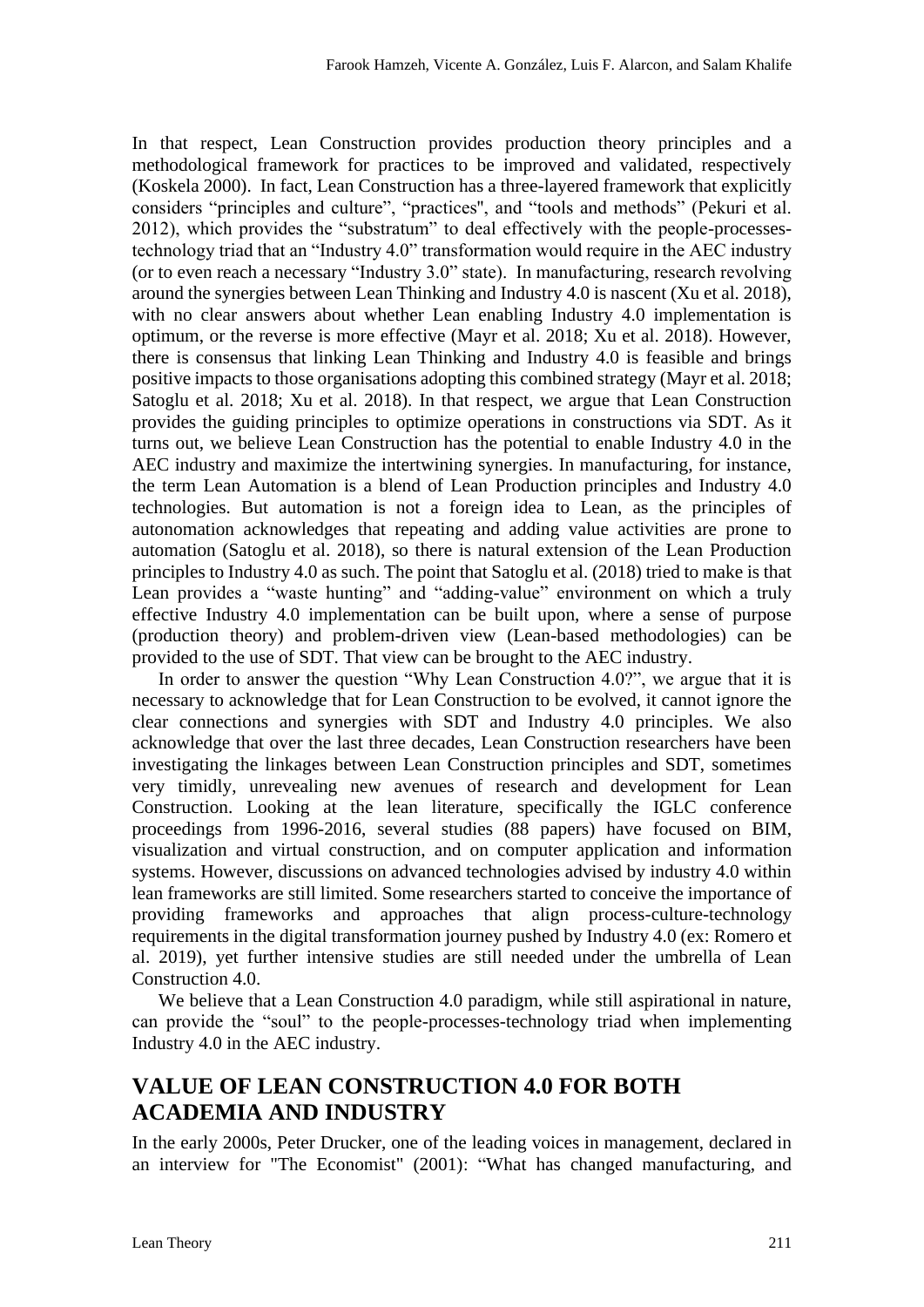dramatically increased productivity, are the new concepts. Information, Control, Automation and Robotics Technologies are less important than new ideas about manufacturing, which in advance are comparable to the arrival of mass production 80 years ago". These ideas are known as Lean Management. Peter Drucker also declared: "the essence of management is not techniques and procedures. The essence of management is to make knowledge productive, which is a good starting point for the definition of Lean Management". However, Lean Thinking "means a different approach to business and also implies a different approach to management by people who strive to operate in a Lean manner".

Our experience studying and supporting the implementation of Lean Project Management confirms Drucker's vision, and we believe this is also valid for Lean Construction 4.0. In order to implement Lean Management, the three elements indicated in Figure 1 need to be in a permanent balance: a Management Philosophy inspired by "Lean Thinking"; "Technology" and "Methods" to support the implementation of Lean Management, where Industry 4.0 technologies play a fundamental role; and a transformation of the "Culture" that should host people motivated by Lean transformation. Unfortunately, the need to maintain a permanent presence of these three elements in a Lean implementation is not recognized in many organizations, and this fact likely explains the mediocre or limited results of some implementations and organizational failures. In general, the tendency in organizations is to emphasize technologies, very often ignoring "Philosophy," which is what provides the ideas for "productive knowledge," and the transformation of "Culture," which is essential for people to become the engine of any transformation, is also often neglected.

Philosophy refers to management principles and the concepts of waste and value, which constitute in turn productive knowledge. Culture refers to the required characteristics of people to participate in a Lean transformation. Technology refers to the methods and technologies that support an implementation. The original technologies in the Toyota production system refer to Kanban planning systems, value stream maps, just in time systems, etc. In addition to the original technologies, in projects we currently use Virtual Models (BIM), Last Planner® System, Target Value Design, and we believe this proposed balance is also valid for this new stream of Industry 4.0 technologies.



Figure 1: Three Elements of Lean Implementation

Academia can play a relevant role in supporting the AEC Industry in its effort to implement both Lean Construction and Industry 4.0, to make it an integrated effort to implement Lean Construction 4.0. This integration seems to be an appropriate subject of study for academia as shown by studies which explore the integration between Lean practices and I4.0 technologies (Sanders et al. 2016).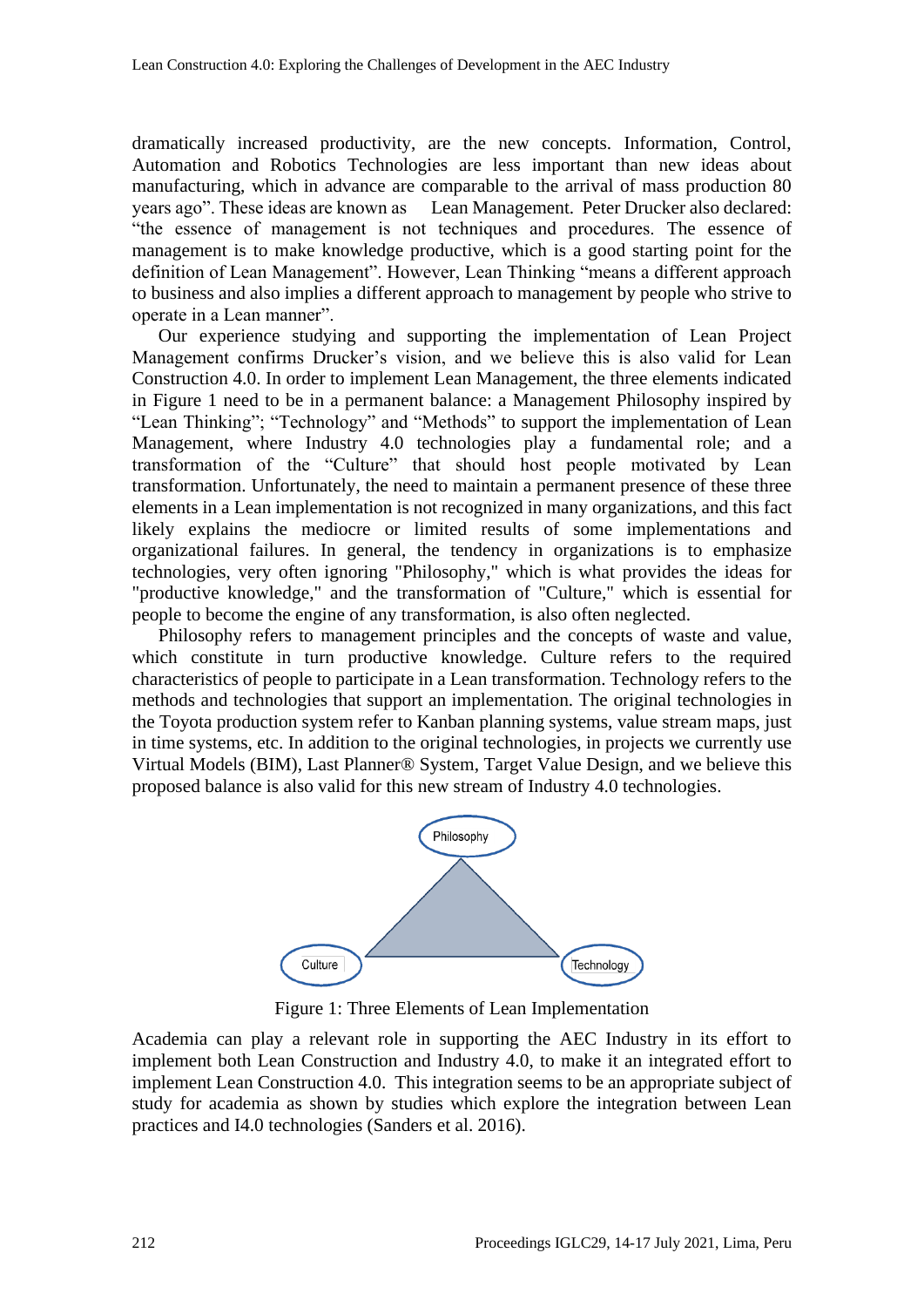Due to the observed difficulties in implementing Lean Management, many studies have suggested the need for utilizing a systematic methodology to implement Lean Management in manufacturing (Mostafa et al. 2013), proposing frameworks that would avoid narrow or short-sighted approaches. Similarly, in construction, there is a need for more systematic implementation approaches where academia can contribute to provide an adequate integrated implementation framework, implementation guides, and appropriate technologies, which could lead to more successful implementation of Lean Construction and Industry 4.0.

There is a huge opportunity for research in a number of fields: obtaining empirical evidence, analyzing synergies, developing conceptual models, frameworks for integrated implementation, etc. These research efforts could probably support government efforts to provide roadmaps for implementation of I4.0 in many countries (Tortorella and Fettermann 2018) and could also benefit from funding coming from these governmental sources. The industry will benefit directly from this stream of research, which has the potential to fully use the existing synergies between Lean Construction and Industry 4.0 including: road maps for digitalization, frameworks for implementation, guidelines for lean construction 4.0 culture, process change, value streams, etc. Researchers will benefit from a better understanding of how Lean Construction and Industry 4.0 can support our effort to create a Lean and Digital construction environment to improve performance in our industry.

## **A VISION FOR DEVELOPMENT AND IMPLEMENTATION**

Over the next 20 years, construction is expected to adopt several Industry 4.0 technologies and incorporate them into the normal way of doing business. One can currently notice several traces of broad attempts to lay down the foundation for future implementations of these technologies. This section envisions such future implementations and highlights the need for Lean Construction 4.0 principles and methods in supporting these implementations.

Starting with *Internet of things (IoT), the Cloud,* and *Big Data & Analytics*, construction projects will include a variety of sensors connected to equipment, tools, material, subassemblies, and even workers. These connected sensors will not only talk to each other but also generate loads of data that will require advanced methods of Big Data management to prepare them to be useful for analysis and for guiding process improvements. Applying the principle of autonomation as part of Lean Construction 4.0 would mean the involvement of white- and blue-collar construction professionals in designing and implementing these technologies to support workers and create a better work environment without confusion or invading workers' privacy and human rights.

Moreover, the use of *Autonomous Robots* and *Additive Manufacturing* such as 3D concrete printing is changing the whole nature of production systems in construction. Advanced robots will feature as future members of construction teams where the dynamics within this new type of team is a paradigm shift in terms of labour resource management and productivity. Lean Construction 4.0 will ensure that work environments are safe, truly collaborative (i.e. human-human, human-machine), inclusive, and transparent.

The construction industry will continue to rely on the use of *Simulation/Digital Twins* (Sacks et al. 2020) to test new changes or develop new improvements on a surrogate system to achieve a greater understanding of the real system. *Artificial Intelligence* and *Machine Learning* will continue to supply construction operations with advanced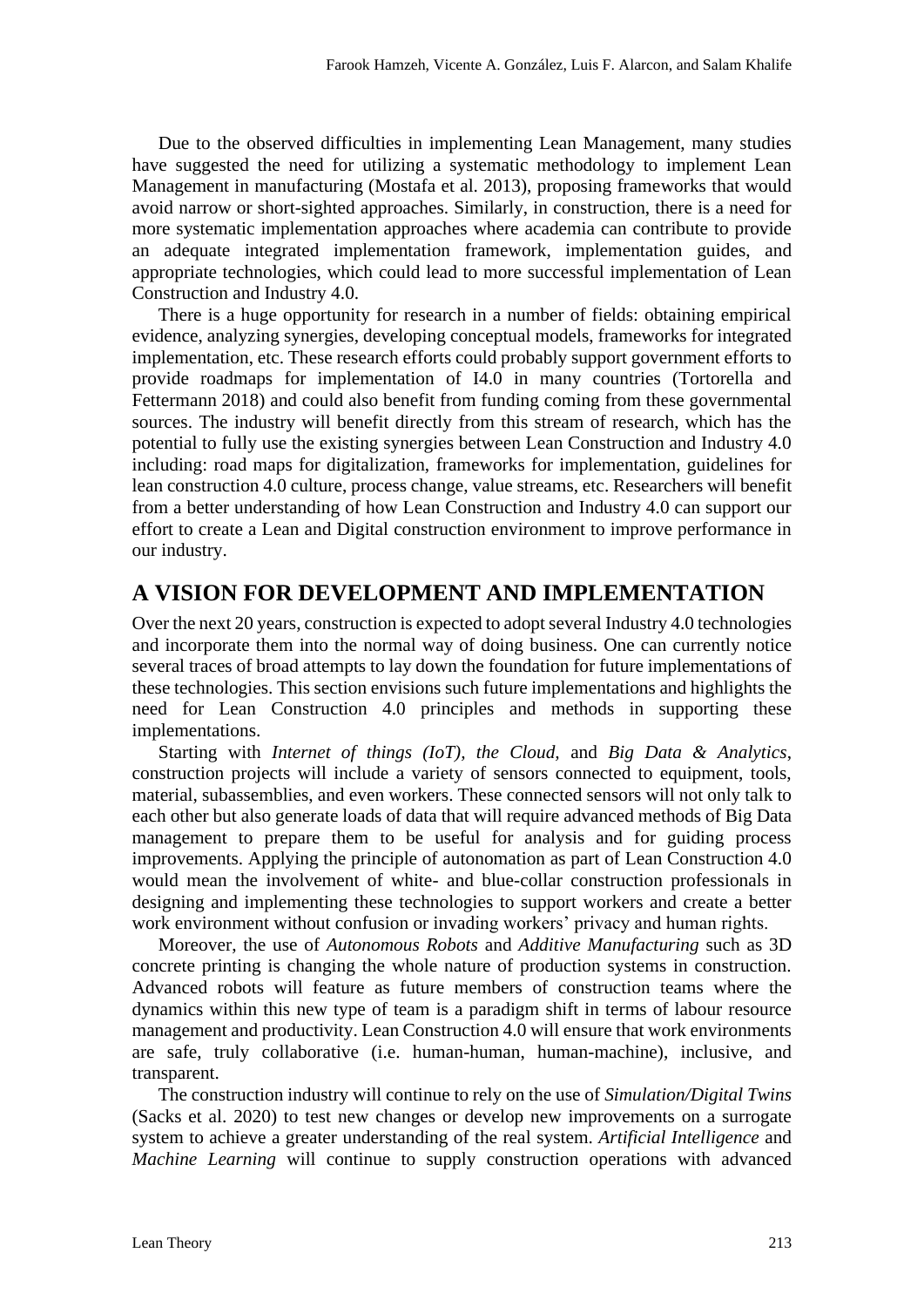algorithms to optimize productivity while reducing cost and time. *Augmented Reality, Virtual Reality* and *Holographic Displays* (Hamzeh et al. 2019) will provide system designers, practitioners, and users with a new environment of sensory experiences that will take human-to-system interactions into unprecedented levels of data integration and people's usability. Lean Construction 4.0 will have to ensure that humans remain at the center of these implementations, paying special attention to the users' experience dimension and conditions of satisfaction in the new digitally-driven work environments, without risking any degeneration of work conditions or human relations.

Despite the benefits of Industry 4.0 technologies, several researchers have sounded the alarm on the corresponding ethical and moral predicaments that often come with implementing these technologies. The biggest concerns are centered around the privacy and ownership of data, accessibility, and cybersecurity (Wang and Siau 2019). The future of humanity is also at stake, especially that future technologies might include body and brain implants that will create controversy and several human-right issues. The role of Lean Construction 4.0 is to build a solid basis of responsibility and accountability to preserve and protect the people-processes-technology triad without endangering the human spirit, human life, planet earth, and the ecosystem.

While efficiency is a concern for the construction industry, Lean Construction 4.0 should look behind the direct efficiency of operations and aspire towards systems efficiency. This entails a harmony between 1) human needs, 2) technology, 3) construction processes, and human values of free will, peace, and sustainability. 1) Human needs: are met through engagement and inclusion, team building, training and growth, and understanding that the whole is more than the sum of the parts. The more advanced a system is at reaching a state of harmony, flow, and love between its constituents, the closer it is to achieving the goals of Lean and Systems efficiency. 2) Technology: is put into the context of how it can serve the system, how it can improve work, how it can be used in humane fashion, and how it is connected to the system. Any attempts to jump to system efficiency through a cold control of free will and forceful enforcement through technology will actually lead to degenerating value within the system and aggravating human players including: designers, producers, and users. 3) Construction processes: can be improved by increasing: transparency, value delivered to the customer, and proactive input in a continuously improving lean culture.

#### **DISCUSSION**

The goal of this paper is to engage the Lean Construction community in recognizing the need for developing Lean Construction 4.0 to address the challenges of industry 4.0. Accordingly, we present here a list of thought-provoking questions that we ask the readers to ponder upon while also inviting them to engage in the discussion and provide their valuable feedback.

1- Is there a need for Lean Construction 4.0 thinking to provide a production theoretical "substratum" and enable an effective implementation of Industry 4.0 technologies in the AEC industry?

2- What are the necessary adjustments that the Lean Construction community would introduce to Lean Construction 4.0 to cater to future challenges? What is the role of the people-process-technology triad to revamp the Lean Construction research towards a Lean Construction 4.0 ideal?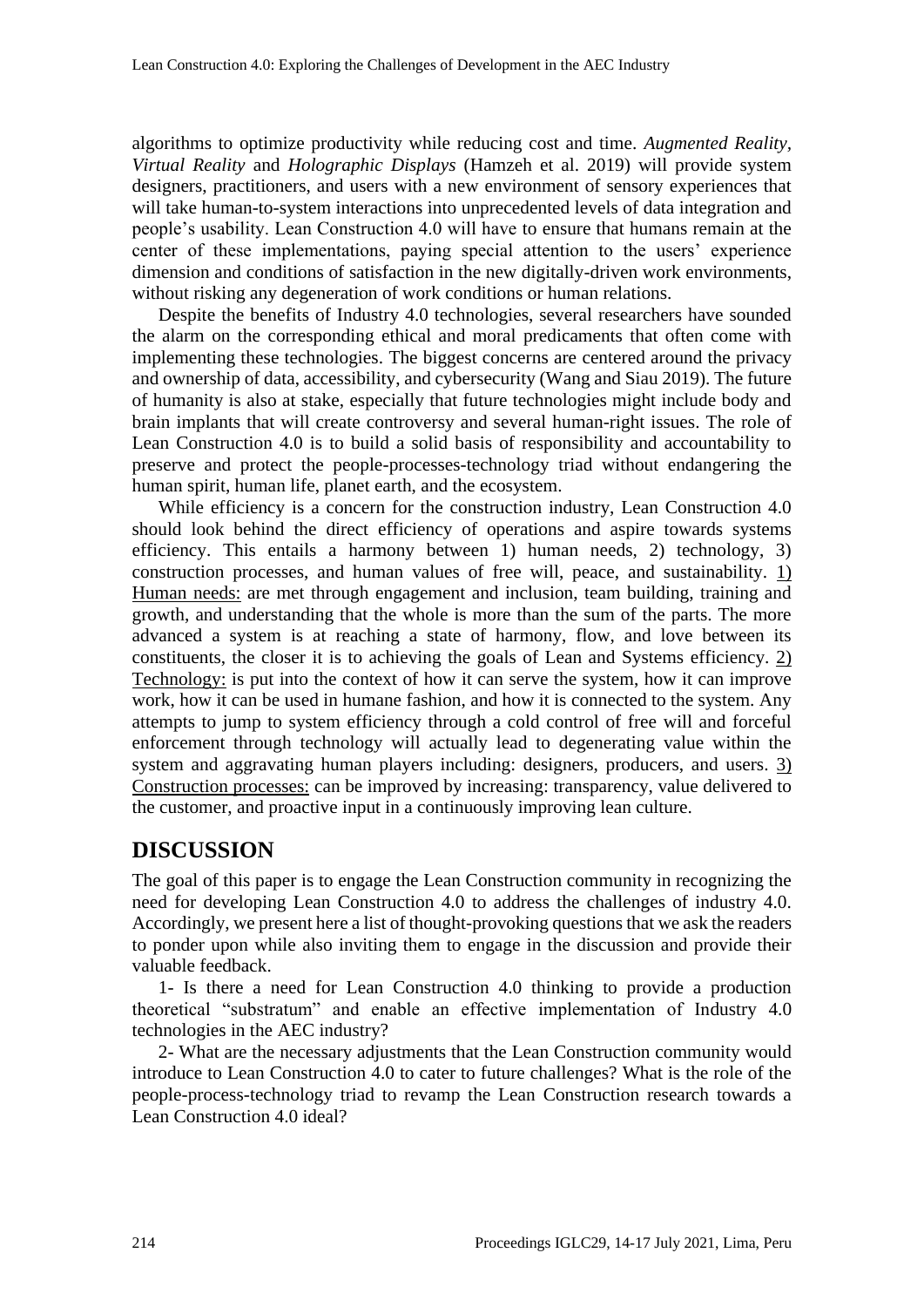3- What type of issues would Lean practitioners face when implementing Industry 4.0 technologies? How can Lean Construction 4.0 assist in the digital transformation of firms and business in the AEC industry?

4- What changes will Industry 4.0 bring into the work of professionals in the AEC industry? What is the role of Lean Construction 4.0 in this?

5- What type of training will be required from the future workforce to be "up to date" with Lean Construction 4.0 in terms of processes and technologies?

#### **CONCLUSIONS**

This paper has laid out the future needs of the AEC industry for Lean Construction 4.0 principles and established the foundations for development of these principles to match the advancing technologies of Industry 4.0. We have highlighted our concerns and voiced several suggestions of how the future might unfold. We have also posed several questions for discussion and feedback. Answering these questions is an important step towards understanding the need of Lean Construction 4.0 to address the fourth industrial revolution without undermining the triad of people, technology, and processes.

#### **REFERENCES**

- Abdelmegid, M. A., González, V. A., Poshdar, M., O'Sullivan, M., Walker, C. G., and Ying, F. 2020. "Barriers to adopting simulation modelling in construction industry." *Autom. Constr.*, Elsevier, 111, 103046.
- Ahmed, S. 2018. "A review on using opportunities of augmented reality and virtual reality in construction project management." *Organization, Technology & Management in Construction: Int. J.*, 10(1), 1839–1852.
- Buer, S.-V., Strandhagen, J. O., and Chan, F. T. S. 2018. "The link between Industry 4.0 and lean manufacturing: mapping current research and establishing a research agenda." *Int. J. of Production Research*, Taylor & Francis, 56(8), 2924–2940.
- Building Smart International. 2020. *Enabling an Ecosystem of Digital Twins*.
- Drucker, P. 2001. "The Economist." *The Economist*, November 3, pg. 12.
- Farmer, M. 2016. "The farmer review of the UK construction labour model." *Construction Leadership Council.* United Kingdom.
- Hamzeh, F., Abou-Ibrahim, H., Daou, A., Faloughi, M., and Kawwa, N. 2019. "3D visualization techniques in the AEC industry: the possible uses of holography." *ITcon*, 24, 239–255.
- Koskela, L. 2000. *An exploration towards a production theory and its application to construction*. VTT Technical Research Centre of Finland.
- Lasi, H., Fettke, P., Kemper, H.-G., Feld, T., and Hoffmann, M. 2014. "Industry 4.0." *Business & information systems engineering*, Springer, 6(4), 239–242.
- Liker, J. K. 2004. *Toyota way: 14 management principles from the world's greatest manufacturer*. McGraw-Hill Education.
- Lu, Y., Liu, C., Kevin, I., Wang, K., Huang, H., and Xu, X. 2020. "Digital Twin-driven smart manufacturing: Connotation, reference model, applications and research issues." *Robotics and Computer-Integrated Manufacturing*, Elsevier, 61, 101837.
- Mansouri, S., Castronovo, F., and Akhavian, R. 2020. "Analysis of the synergistic effect of data analytics and technology trends in the AEC/FM industry." *J. Constr. Eng. Manage.*, American Society of Civil Engineers, 146(3), 4019113.